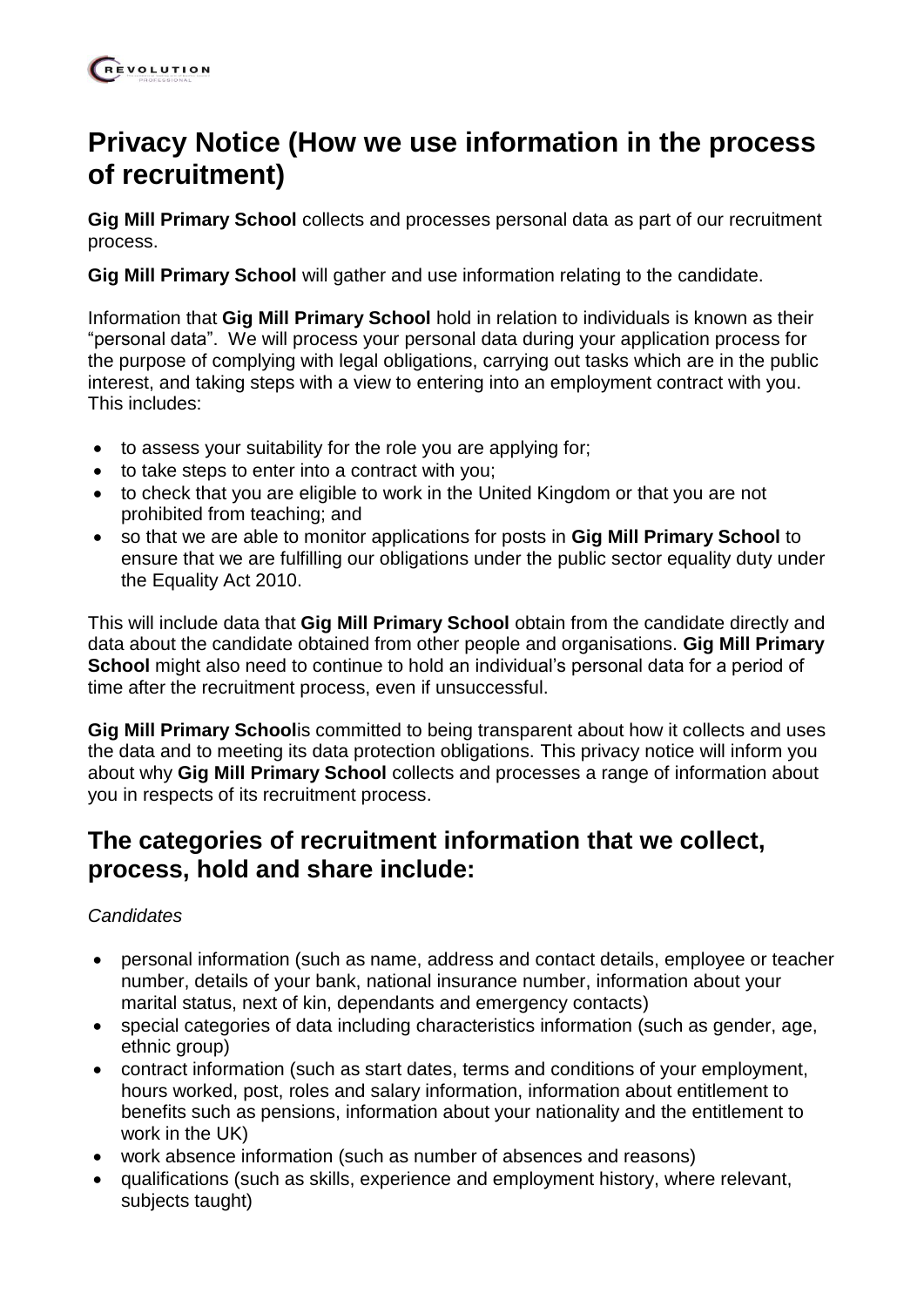#### REVOLUTION

- membership of professional bodies
- details of driving licence (if relevant to the role)
- Information about your criminal record.
- details of any disciplinary or grievance procedures in which you have been involved (such as any warnings issued to you and related correspondence)
- assessments of your performance (such as appraisals, performance reviews and ratings, performance improvement plans and related correspondence)
- information about medical or health conditions (such as whether or not you have a disability for which the organisation needs to make reasonable adjustments)
- whether you are related to any member of our workforce in Gig Mill Primary School
- details of any support or assistance you may need to assist you at the interview because of a disability.

#### *Recruitment*

- last application date
- action taken date
- application notes
- candidate current job details
- application URL
- candidate status history and dates
- reason for rejection
- outcome information related to interviews (including feedback and resulting recommendations)
- and other general candidate feedback.

## **Why we collect and use recruitment information**

**Gig Mill Primary School** collects and processes personal data relating to its prospective employees to ensure the school's safeguarding and safer recruitment protocols are upheld.

**Gig Mill Primary School** process personal data to meet the requirements set out in UK employment and childcare law, including those in relation to the following:

- Safeguarding Vulnerable Groups Act 2006
- The Childcare (Disqualification) Regulations 2018
- Keeping Children Safe in Education 2020
- Working Together to Safeguard Children 2018

The information collected also:

- enables individuals to be paid
- informs the development of recruitment and retention policies
- provides an accurate and up-to-date employment record with contact details (including details of who to contact in the event of an emergency)
- ensures that **Gig Mill Primary School** complies with duties in relation to individuals with disabilities, meeting its obligations under health and safety law, and ensuring that employees are receiving the pay or other benefits to which they are entitled.
- ensures effective general HR and business administration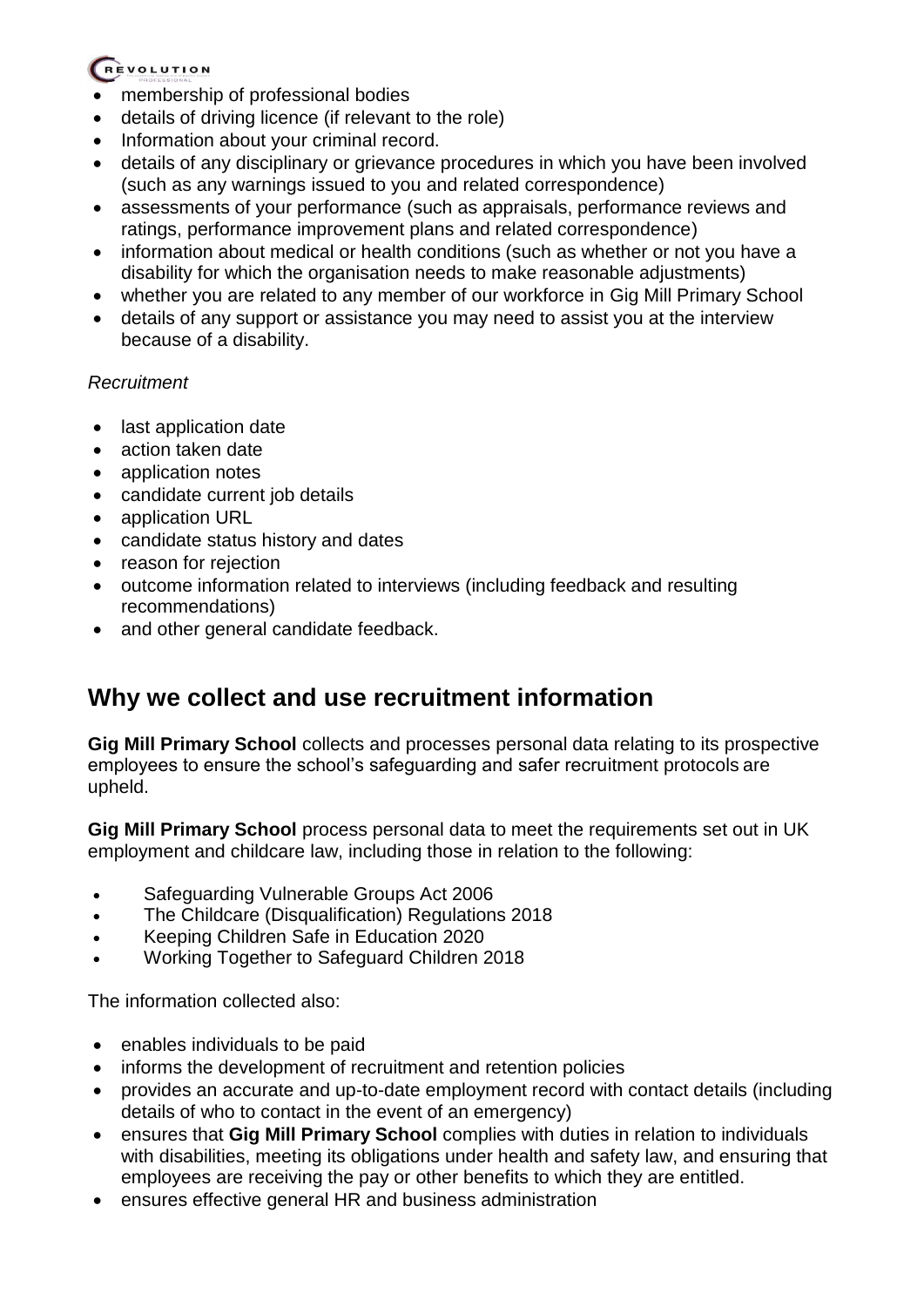#### REVOLUTION

- maintains and promotes equality in the workplace
- enables the development of a comprehensive picture of the workforce and how it is deployed
- improves the management of workforce data across the sector
- allows better financial modelling and planning.

Some special categories of personal data, such as information about health or medical conditions, is processed to carry out employment law obligations (such as those in relation to employees with disabilities).

## **The lawful basis on which we process this information**

We process this information under the following UK General Data Protection Articles:

6.1(b) Processing is necessary for a contract you have with the individual, or because they have asked you to take specific steps before entering into a contract.

6.1(c) Processing is necessary for compliance with a legal obligation to which the controller is subject

For example: The Health and Safety at Work Act, Equality Act 2010, The Disability Discrimination Act.

6.1(e) Processing is necessary for the performance of a task carried out in the public interest or in the exercise of official authority vested in the controller.

For example: The Education Act requires the collection of workforce data for the purpose of Departmental Census. Working together to Safeguard Children Guidelines (DfE).

9.2 (b) Processing is necessary for the purposes of carrying out the obligations and exercising specific rights of the controller or of the data subject in the field of employment and social security and social protection law in so far as it is authorised by Union or Member State law or a collective agreement pursuant to Member State law providing for appropriate safeguards for the fundamental rights and the interests of the data subject.

## **Collecting recruitment information**

**Gig Mill Primary School** collects personal information in a variety of ways. For example, data might be collected through application forms, CVs or resumes; obtained from your passport or other identity documents such as your driving licence; from forms completed by you at the start of employment; from correspondence with you; or through interviews, meetings or other assessment. These collection methods include paper copy application forms and online / website portals such as**Talent Link**.

In some cases, **Gig Mill Primary School** may collect personal data about you from third parties, such as references supplied by former employers, information from employment background check providers, information from credit reference agencies and information from criminal records checks permitted by law (such as Disclosure and Barring Service (DBS)).

## **Will your personal data be sought from third parties?**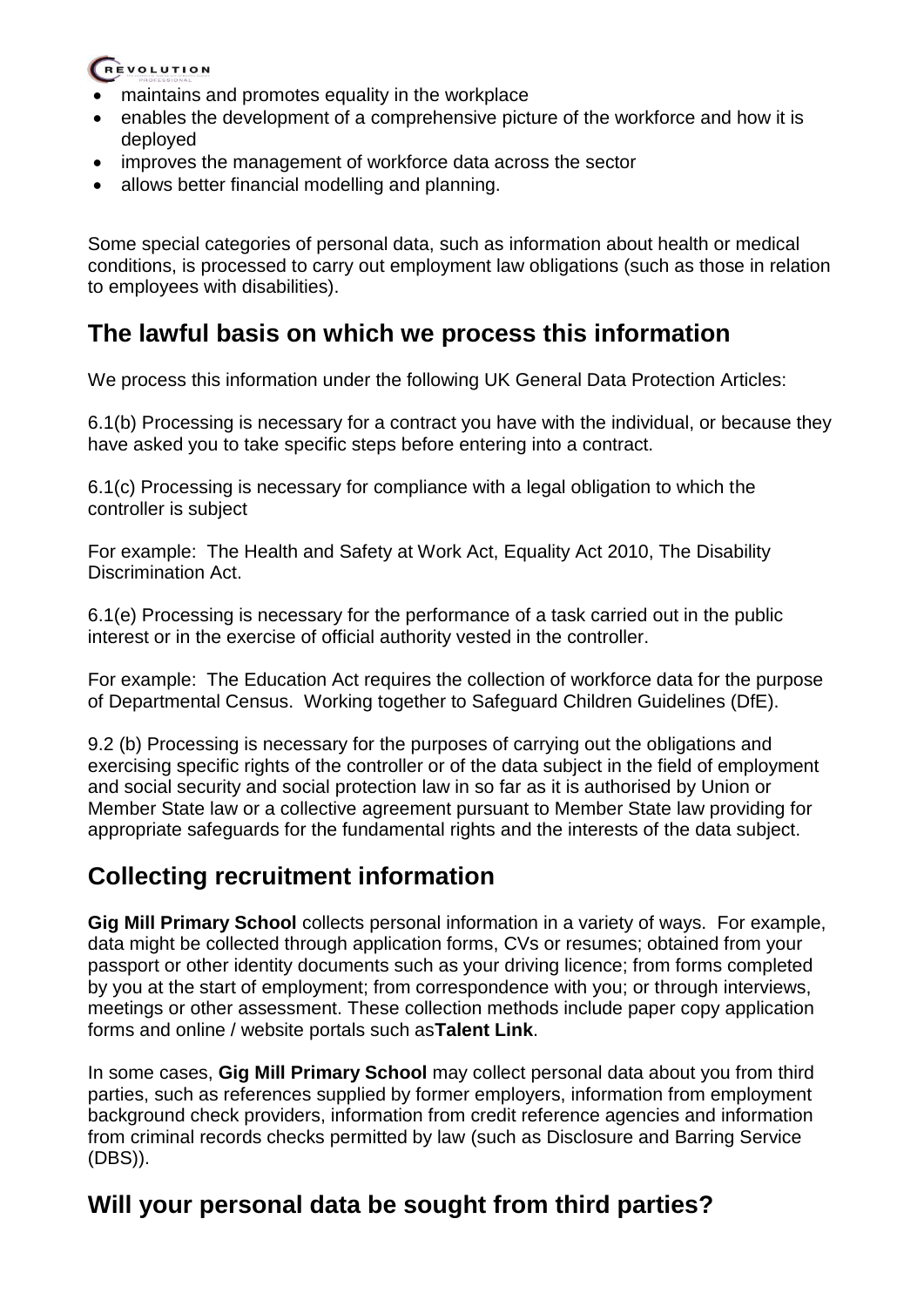

Personal data is only sought from the data subject. No third parties will be contacted to obtain personal data pertaining to prospective members of staff without the data subject's consent.

Prospective staff members' personal data may be obtained and processed from third parties where the law requires the school to do so, e.g. medical records from a GP. The categories of data obtained and processed from third parties include:

- Medical Records
- **References**
- DBS Criminal Records

Where data is obtained from third parties, the personal data originates from the following sources:

- Local GP medical check to indicate fitness to work
- Disclosure and Barring Service regarding your criminal record, in criminal records certificates (CRCs) and enhanced criminal records certificates (ECRCs), whether you are barred from working in regulated activity
- Previous Employers including details of any conduct, grievance or performance issues, appraisals, time and attendance, from references obtained about you from previous employers and/or education providers
- Home Office immigration status and information from related documents, such as your passport or other identification and immigration information
- National College of Teaching and Leadership (NCTL) (if you are a teacher, **Gig Mill Primary School** will check the NCTL Teachers Services about your teacher status, whether you are subject to a prohibition from teaching order and any other relevant checks (for example Section 128 direction for management posts and EEA teacher sanctions)

## **Storing this information**

We hold data securely for the set amount of time shown in our data retention schedule. Data is held either electronically in a secured area or in a locked office area.

If you are successful then how long we need to hold on to any information will depend on the type of information.

For more information on our data retention schedule and how we keep your data safe, please refer to the school's data retention policy.

If you are unsuccessful, we will hold your personal data only for six months, after which time it is securely deleted.

## **Who we share this information with**

Your information may be shared internally, including with those people responsible for HR and recruitment (including payroll), senior staff who you report to or who have supervisory/management responsibilities for you and business support and IT staff if access to the data is necessary for performance of their roles.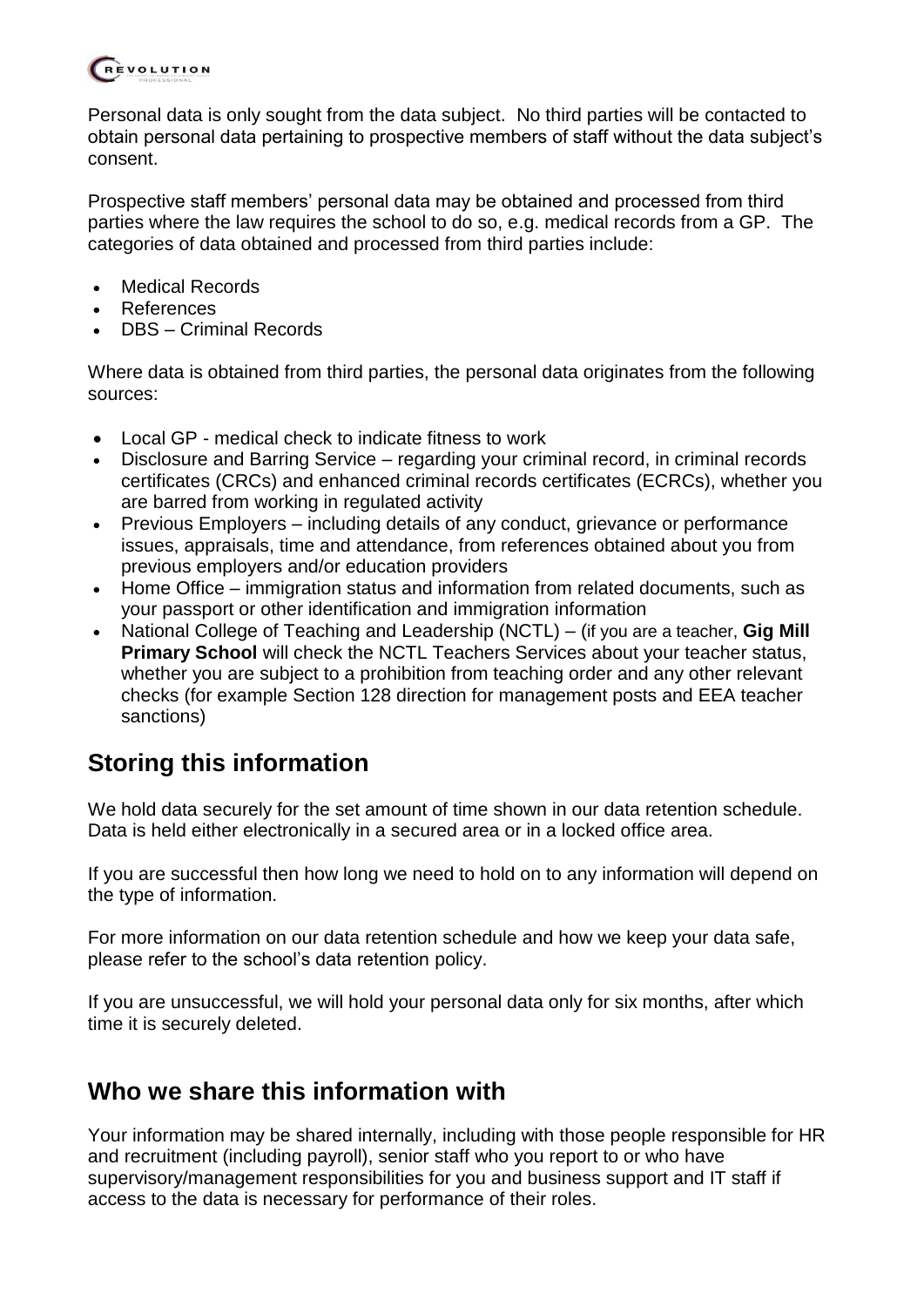

If you are employed by **Gig Mill Primary School**, the information we collect may be included on our Single Central Record. In this scenario, the school's Privacy Notice (Workforce) in relation to data we collect, process, hold and share about you during your time with us, will be issued to you.

**Gig Mill Primary School** routinely shares this information with:

- our local authority
- the Department for Education (DfE)

#### **Why we share school workforce information**

We do not share information about workforce members with anyone without consent unless the law and our policies allow us to do so.

#### **Local authority**

We are required to share information about our workforce members with our local authority (LA) under section 5 of the Education (Supply of Information about the School Workforce) (England) Regulations 2007 and amendments.

#### **Department for Education (DfE)**

We are required to share information about our school employees with the Department for Education (DfE) under section 5 of the Education (Supply of Information about the School Workforce) (England) Regulations 2007 and amendments.

All data is transferred securely and held by DfE under a combination of software and hardware controls which meet the current [government security policy framework.](https://www.gov.uk/government/publications/security-policy-framework)

For more information, please see 'How Government uses your data' section.

### **Last updated**

We may need to update this privacy notice periodically so we recommend that you revisit this information from time to time. This version was last updated in March 2022**.**

#### **Requesting access to your personal data**

Under data protection legislation, you have the right to request access to information about you that we hold. To make a request for your personal information, contact Mrs A Hannaway, Gig Mill Primary School

**Or** 

**YourIG Data Protection Officer Service Dudley MBC, 3-5 St James's Road, Dudley, DY1 1HZ**

**Email: [YourIGDPOService@dudley.gov.uk](mailto:YourIGDPOService@dudley.gov.uk)** 

**Tel: 01384 815607**